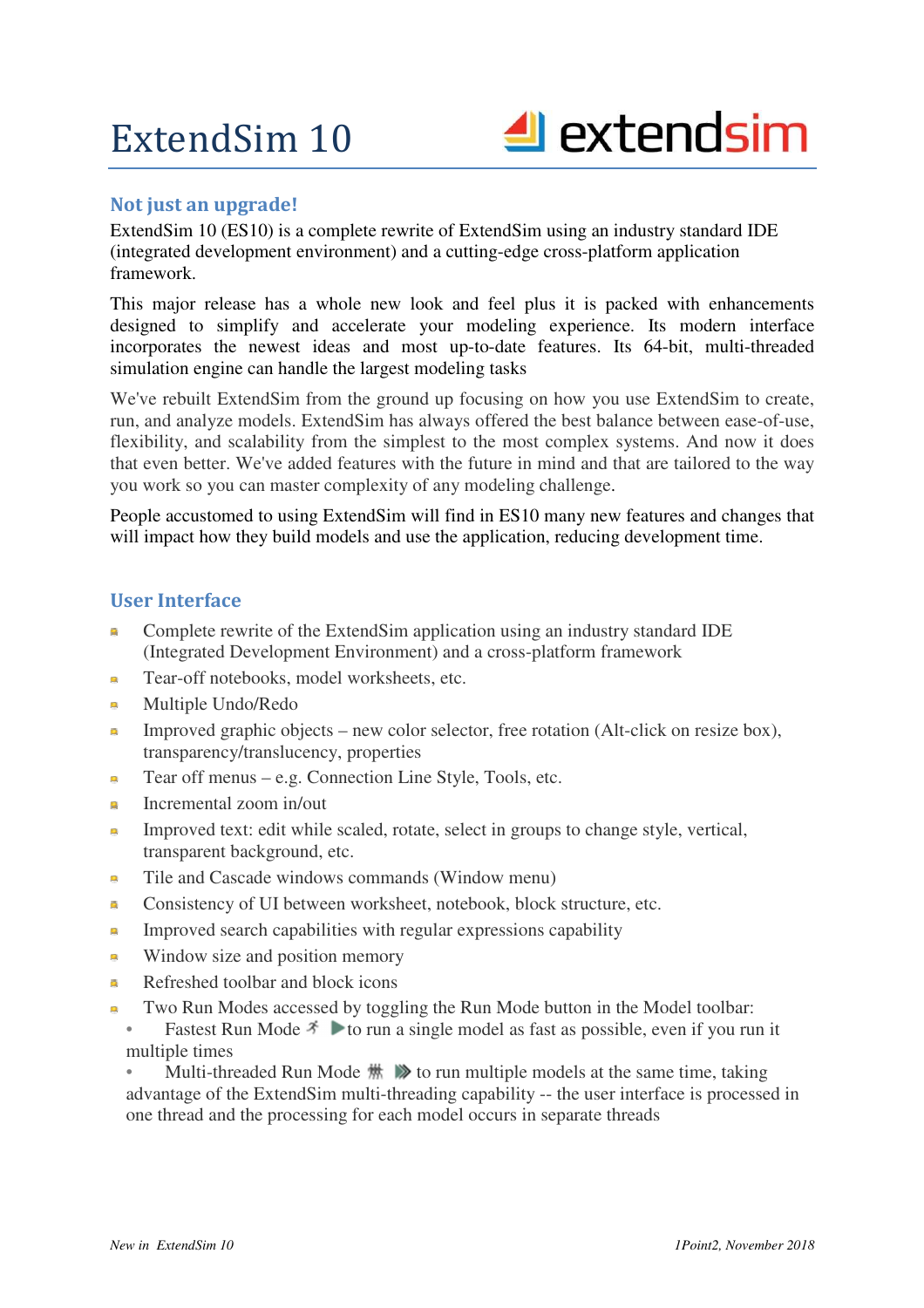# **Model Building**

- Worksheet and notebook are tabs in model window that can be torn off
- Multiple notebooks per model; even hierarchical blocks have notebooks
- Docking library windows; tear off to float ö
- **Point and Click to place blocks (rather than drag and drop); Alt key to** add multiple blocks
- Right-Click Connect to add blocks and connect them at the same time ö
- Libraries are database-based; library size is only limited by your RAM
- Scrollable popup menus (combo box) ö
- Improved Data Import Export; import an entire database; import/export with Oracle database
- Connection lines:
	- 4 styles, including Smart and Free Form

• Point and Click to connect (or Smart Blocks – bump connect, right click, etc)

• Easier to customize: right click to stylize one line, shift-click on a segment adds/removes points

• Right-click on a free-form segment then toggle Bezier Curve for custom connection lines

- Up to 20 "Recent Files" ö
- 64-bit allows bigger models and libraries; multi-threading  $\bullet$

# **New libraries and blocks**

New Chart library with Bar Chart, Line Chart, DB Line Chart, Scatter Chart, etc. each with up to 20 inputs

• New Reports Manager block - the primary interface in ExtendSim for creating reports from simulation runs for blocks, events, items, and resources. This block's dialog provides filtering conditions to specify which blocks, events,

items, and resources to generate reports for; data is stored in an internal ExtendSim database for ease of access and export

• Automatic Executive block placement on new DE and DR models

Updated Rate module for modeling discrete rate processes for the evaluation of high speed, high volume systems



combining process simulation with reliability block diagramming

## **For developers**

■ New source code (text) editor similar to Notepad++. Choose colors for keywords, cause the script to word wrap, us brace matching, auto indent, word/line wrap, zoom/reduce in the script window, show end of line characters, show white space, and more.

 Alt+O in the Script tab of a block's structure opens the Edit > Options > Script window to customize the script





**Bar Chart**